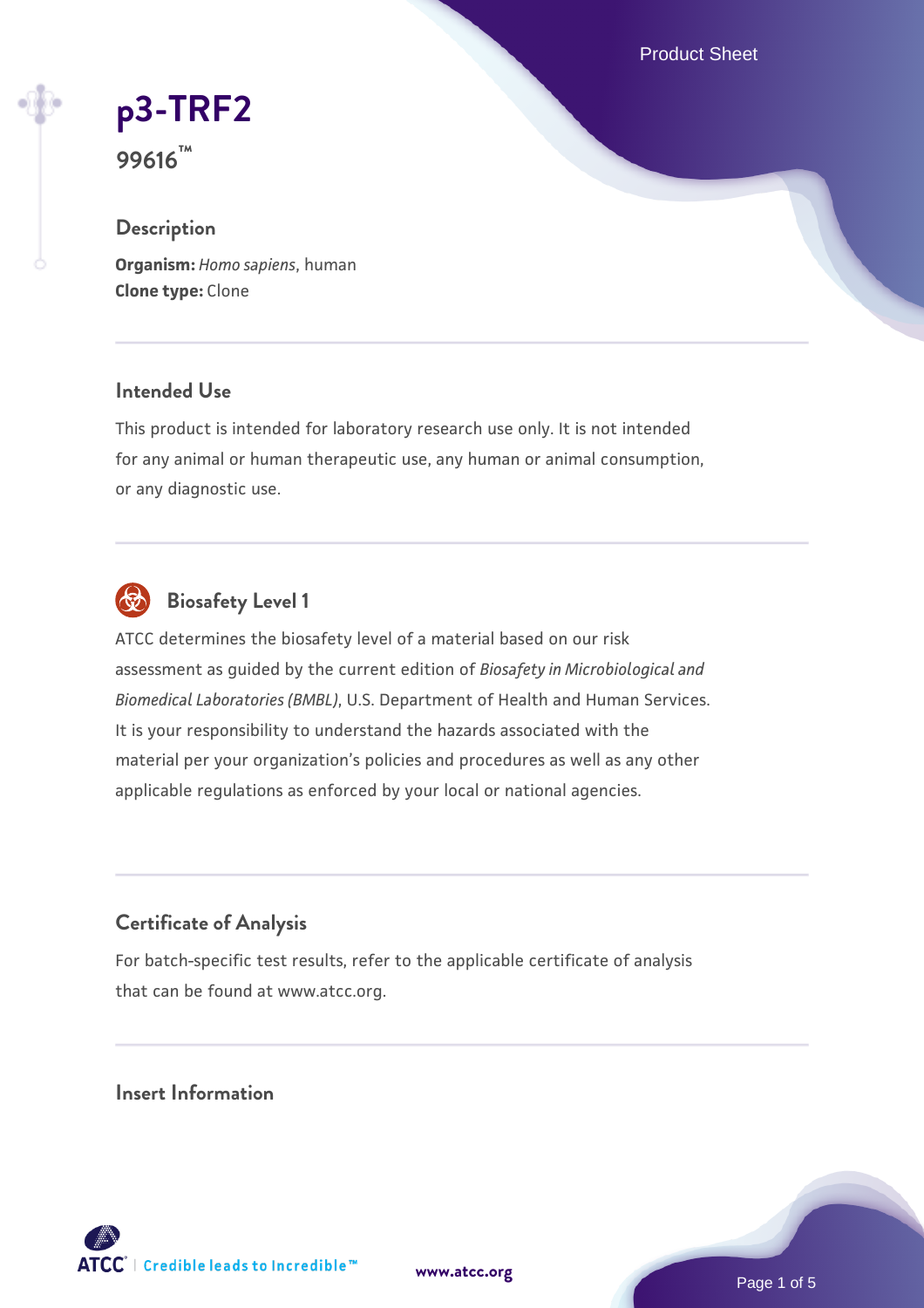

**Insert size (kb):** 1.4219999999999999 **Type of DNA:** cDNA **Insert source:** HeLa cell line **Insert tissue:** HeLa cell line **Gene product:** telomeric repeat binding protein 2 [TRF2]

#### **Vector Information**

**Construct size (kb):** 4.374000072479248

**Growth Conditions Medium:**  [ATCC Medium 1227: LB Medium \(ATCC medium 1065\) with 50 mcg/ml](https://www.atcc.org/-/media/product-assets/documents/microbial-media-formulations/1/2/2/7/atcc-medium-1227.pdf?rev=581c98603b3e4b29a6d62ee0ba9ca578) [ampicillin](https://www.atcc.org/-/media/product-assets/documents/microbial-media-formulations/1/2/2/7/atcc-medium-1227.pdf?rev=581c98603b3e4b29a6d62ee0ba9ca578) **Temperature:** 37°C

#### **Material Citation**

If use of this material results in a scientific publication, please cite the material in the following manner: p3-TRF2 (ATCC 99616)

#### **References**

References and other information relating to this material are available at www.atcc.org.

## **Warranty**

The product is provided 'AS IS' and the viability of ATCC® products is warranted for 30 days from the date of shipment, provided that the

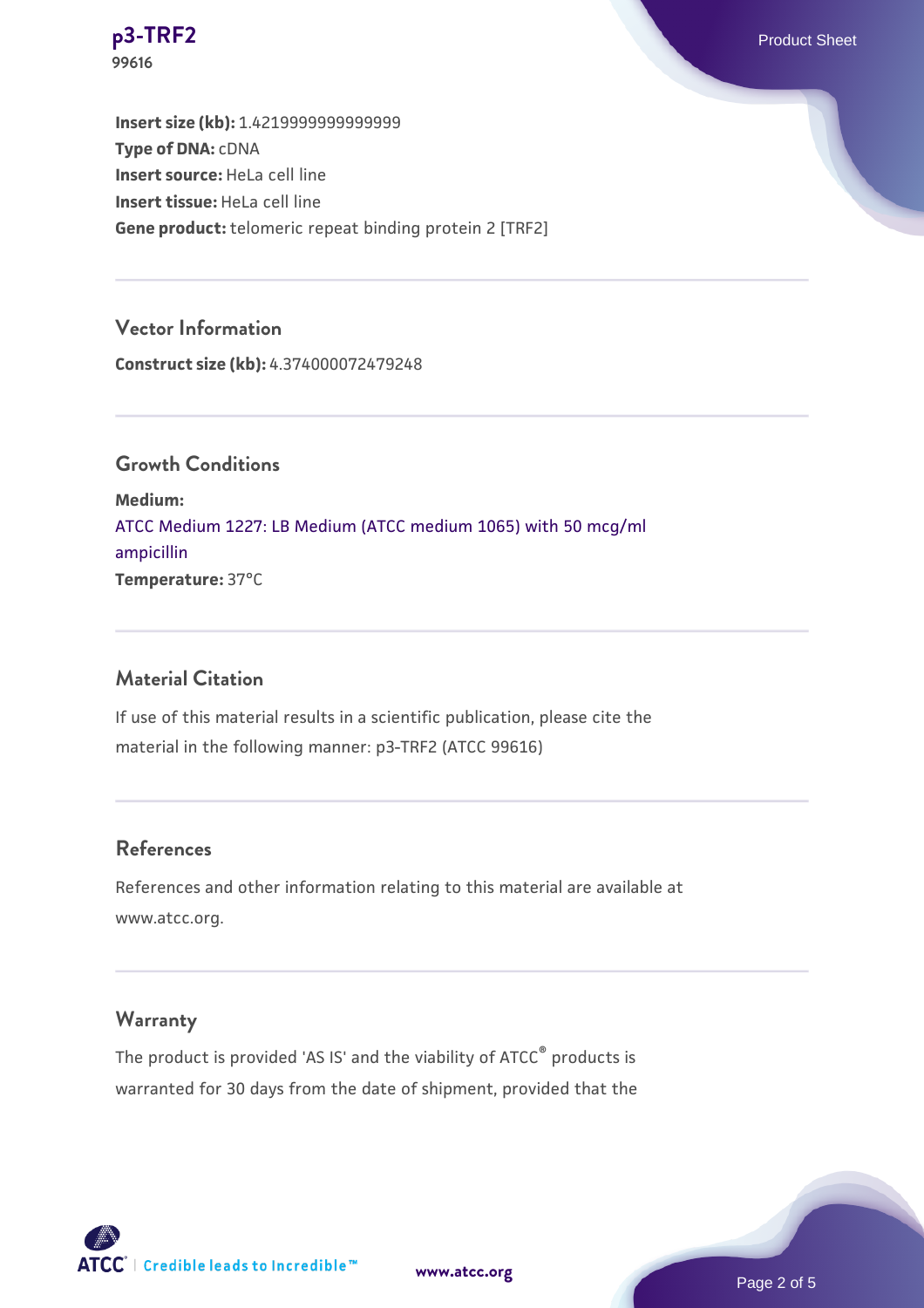customer has stored and handled the product according to the information included on the product information sheet, website, and Certificate of Analysis. For living cultures, ATCC lists the media formulation and reagents that have been found to be effective for the product. While other unspecified media and reagents may also produce satisfactory results, a change in the ATCC and/or depositor-recommended protocols may affect the recovery, growth, and/or function of the product. If an alternative medium formulation or reagent is used, the ATCC warranty for viability is no longer valid. Except as expressly set forth herein, no other warranties of any kind are provided, express or implied, including, but not limited to, any implied warranties of merchantability, fitness for a particular purpose, manufacture according to cGMP standards, typicality, safety, accuracy, and/or noninfringement.

#### **Disclaimers**

This product is intended for laboratory research use only. It is not intended for any animal or human therapeutic use, any human or animal consumption, or any diagnostic use. Any proposed commercial use is prohibited without a license from ATCC.

While ATCC uses reasonable efforts to include accurate and up-to-date information on this product sheet, ATCC makes no warranties or representations as to its accuracy. Citations from scientific literature and patents are provided for informational purposes only. ATCC does not warrant that such information has been confirmed to be accurate or complete and the customer bears the sole responsibility of confirming the accuracy and completeness of any such information.

This product is sent on the condition that the customer is responsible for and assumes all risk and responsibility in connection with the receipt, handling, storage, disposal, and use of the ATCC product including without limitation taking all appropriate safety and handling precautions to minimize health or environmental risk. As a condition of receiving the material, the customer

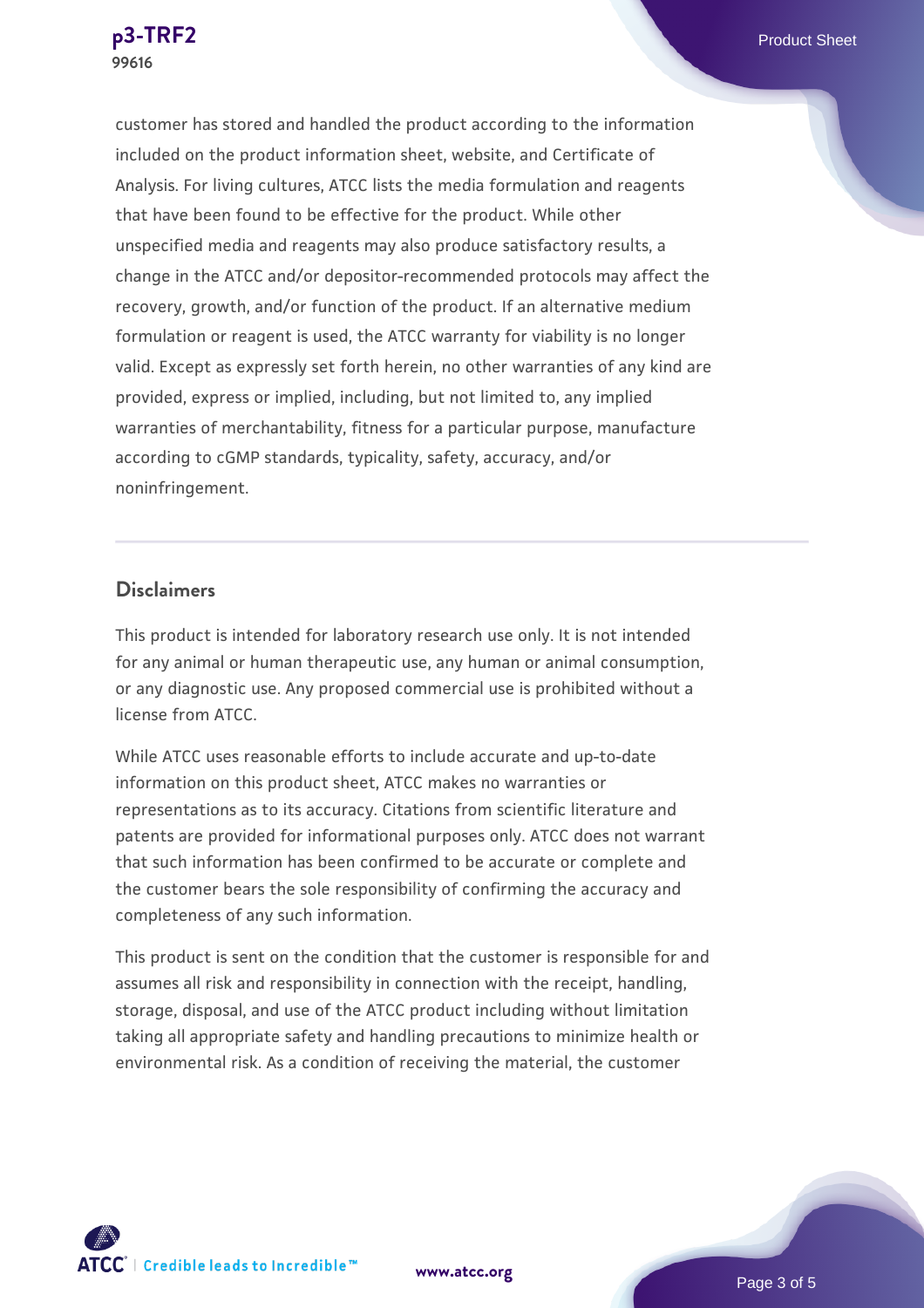agrees that any activity undertaken with the ATCC product and any progeny or modifications will be conducted in compliance with all applicable laws, regulations, and guidelines. This product is provided 'AS IS' with no representations or warranties whatsoever except as expressly set forth herein and in no event shall ATCC, its parents, subsidiaries, directors, officers, agents, employees, assigns, successors, and affiliates be liable for indirect, special, incidental, or consequential damages of any kind in connection with or arising out of the customer's use of the product. While reasonable effort is made to ensure authenticity and reliability of materials on deposit, ATCC is not liable for damages arising from the misidentification or misrepresentation of such materials.

Please see the material transfer agreement (MTA) for further details regarding the use of this product. The MTA is available at www.atcc.org.

#### **Copyright and Trademark Information**

© ATCC 2021. All rights reserved. ATCC is a registered trademark of the American Type Culture Collection.

#### **Revision**

This information on this document was last updated on 2021-05-19

#### **Contact Information**

ATCC 10801 University Boulevard Manassas, VA 20110-2209 USA US telephone: 800-638-6597 Worldwide telephone: +1-703-365-2700